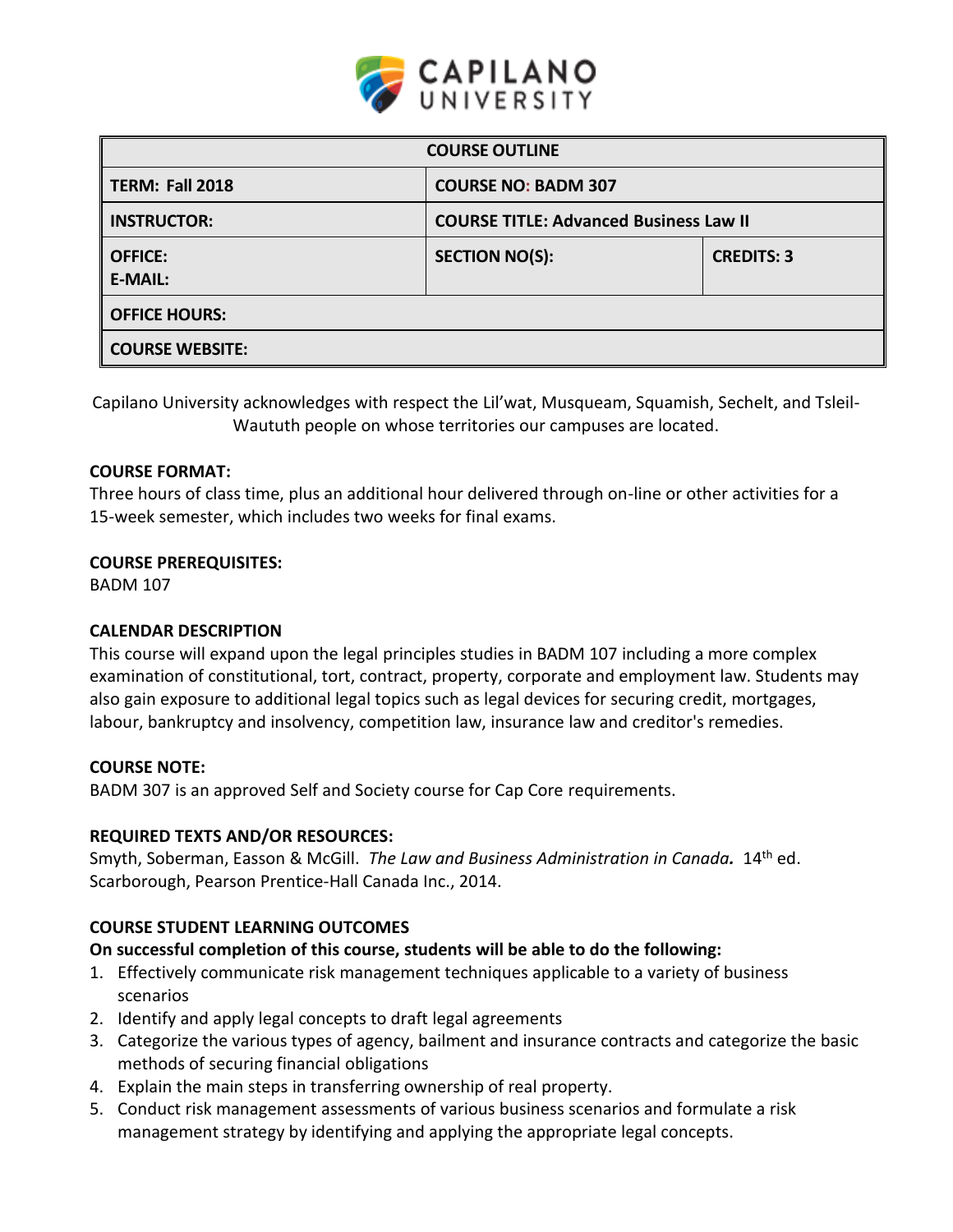- 6. Apply team work concepts to the group projection risk management
- 7. Analyze various international dispute resolution techniques and appreciate which techniques are applicable to a given business dispute situation.
- 8. Apply business law concepts to international business transactions.
- 9. Identify the relationship between a business venture's legal duty and social responsibility.

# **Students who complete this Self and Society course will be able to do the following:**

- 1. Identify potential root causes of local/global problems and how they affect local/global cultures, economies, politics, and policies.
- 2. Assess and evaluate individual and collective responsibilities within a diverse and interconnected global society.
- 3. Apply concepts of sustainable development to address sustainability challenges in a global context.
- 4. Synthesize a range of differing community perspectives on ethics and justice and explain how these perspectives can inform structural change.

| <b>Week</b>  | <b>Topic</b>                                                                                                     |  |  |  |  |
|--------------|------------------------------------------------------------------------------------------------------------------|--|--|--|--|
| $\mathbf{1}$ | Review of the Role of Law and the Canadian Legal System                                                          |  |  |  |  |
| $2 - 4$      | Contracts – include internal and external factors affecting the contractual<br>relationship                      |  |  |  |  |
| 5            | Agency Relationship, Insurance Contracts, and Bailment                                                           |  |  |  |  |
| 6            | Real Property Law and transfers of ownership; Review of Commercial Tenancy and<br>the new Commercial Tenancy Act |  |  |  |  |
| $7 - 8$      | Legal Devices for Securing Credit                                                                                |  |  |  |  |
| 9            | Bankruptcy and Insolvency<br>Mid-term Exam                                                                       |  |  |  |  |
| 10           | Competition Law                                                                                                  |  |  |  |  |
| 11           | Review of Company Law                                                                                            |  |  |  |  |
| 12           | Introduction to International Business Transactions; NAFTA; and International<br><b>Dispute Resolution</b>       |  |  |  |  |
| 13           | E-Commerce Law<br>Wills and Estates<br>Review for Final Exam                                                     |  |  |  |  |
| 14-15        | <b>Final Exam Period</b>                                                                                         |  |  |  |  |

### **COURSE CONTENT**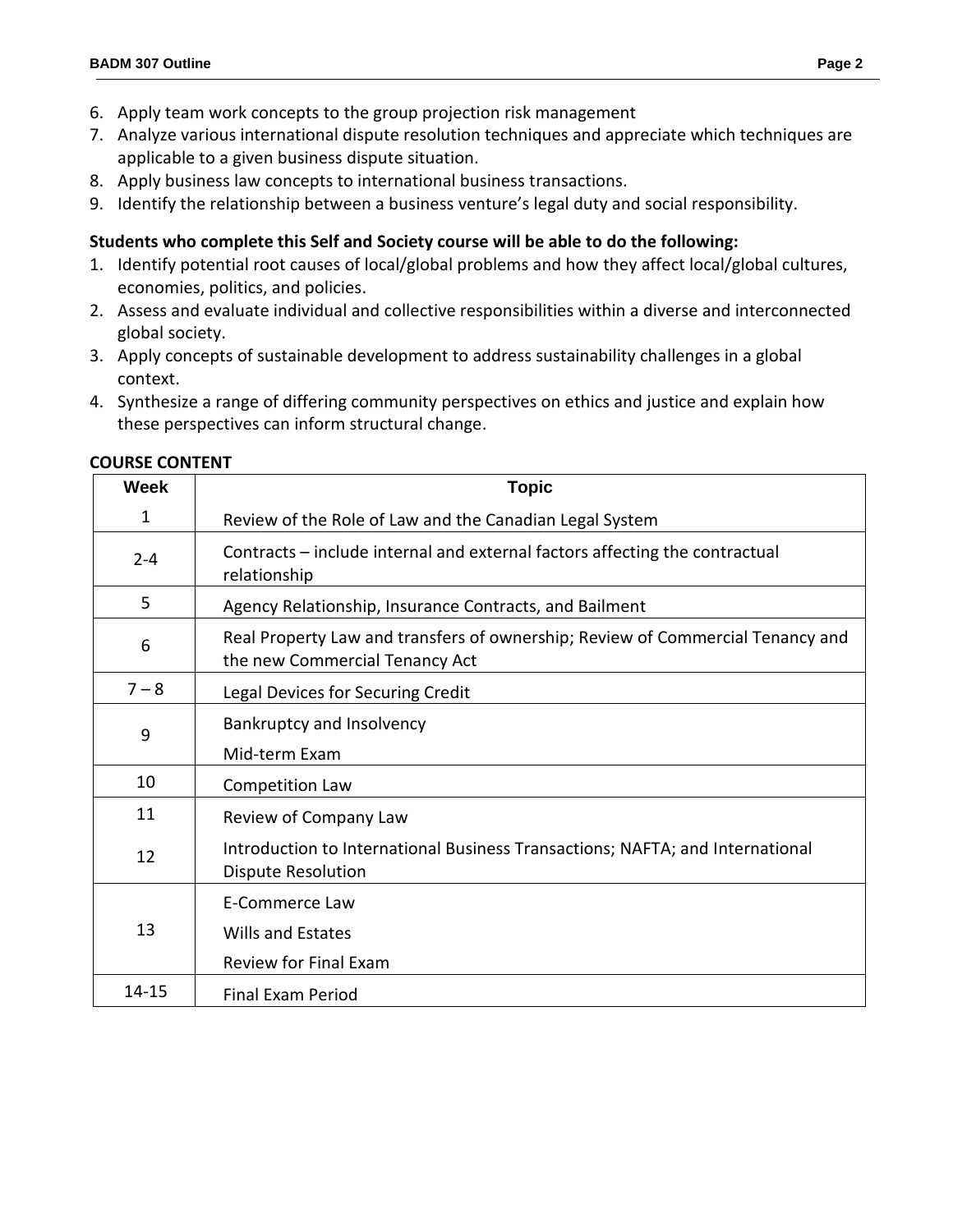## **EVALUATION PROFILE**

| Midterm Exam | 30%    |
|--------------|--------|
| Assignments  | 10-20% |
| Term Project | 20-30% |
| Final Exam   | 30%    |
| Total        | 100%   |

### **Examinations**

- The Mid-term exam covers text, lecture, classroom discussion and assignment material in the first half of the course.
- The Final Exam covers text, lecture, classroom discussion and assignment material in the second half of the course; it is noncumulative. A portion of the final exam will assess the students' abilities to synthesize a range of differing community perspectives on ethics and justice and explain how these perspectives can inform structural change.

## **Assignments**

Students will be given assignments that will allow them to consider a case study and/or draft a short contract. The assignments will provide students with opportunities to identify root causes of local and or global problems and to explore how these problems can affect cultures, economies, politics and policies. Through these assignments, students will also see the tension between individual rights and collective responsibilities from a historical, cultural, and/or ethical perspective.

### **Project**

Students will either complete a risk management assessment for a venture, identifying the significant risks and the associated risk control measures or conduct a presentation on a legal topic or complete a presentation that allows students to practically apply legal concepts to their everyday lives.

The Project will identify potential root causes of local/global problems and how they affect local/global cultures, economies, politics, and policies, assess and evaluate individual and collective responsibilities within a diverse and interconnected global society, and apply concepts of sustainable development to address sustainability challenges in a global context.

The presentation will ask students to consider a specific legal topic and relate that topic to a current event or personal experience. Students will provide a discussion of the relevant law, a summary of the current event or personal experience, and then demonstrate how the law applies.

### **GRADING PROFILE**

|   |             |                         | $ A+ = 90-100$ $ B+ = 77-79$ $ C+ = 67-69$ $ D = 50-59$ |  |
|---|-------------|-------------------------|---------------------------------------------------------|--|
| A | $= 85-89$   |                         | $ B = 73-76$ $ C = 63-66$ $ F = 0-49$                   |  |
|   | $A - 80-84$ | $ B- = 70-72 C = 60-62$ |                                                         |  |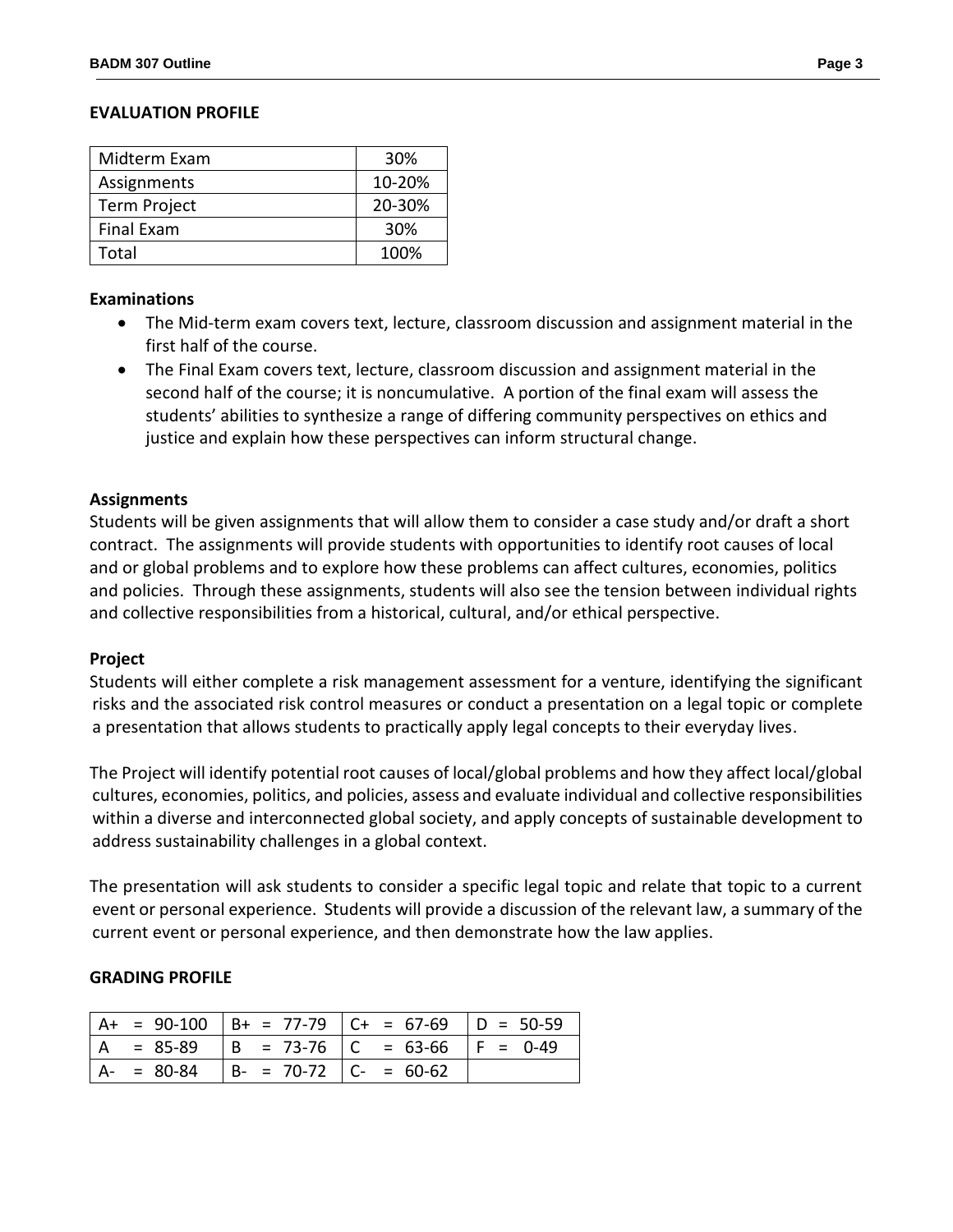## **Incomplete Grades**

Grades of Incomplete "I" are assigned only in exceptional circumstances when a student requests extra time to complete their coursework. Such agreements are made only at the request of the student, who is responsible to determine from the instructor the outstanding requirements of the course.

## **Late Assignments***:*

Assignments are due at the start of class on the due date unless otherwise advised by your instructor. Late assignments will only be accepted if prior approval for a late submission date has been given by the instructor.

# **Missed Exams/Quizzes/Labs etc.**

Make-up exams, quizzes and/or tests are given at the discretion of the instructor. They are generally given only in medical emergencies or severe personal crises. Some missed labs or other activities may not be able to be accommodated. Please consult with your instructor.

## **Attendance**

Students are expected to attend all classes and associated activities. All students are expected to attend class and to come fully prepared to participate.

# **English Usage**

Students are expected to proofread all written work for any grammatical, spelling and stylistic errors. Instructors may deduct marks for incorrect grammar and spelling in written assignments.

# **Electronic Devices**

Students may use electronic devices during class for note-taking only.

# **On-line Communication**

Outside of the classroom, instructors will (if necessary) communicate with students using either their official Capilano University email or Moodle; please check both regularly. Official communication between Capilano University and students is delivered to students' Capilano University email addresses only.

# **UNIVERSITY OPERATIONAL DETAILS**

### **Tools for Success**

Many services are available to support student success for Capilano University students. A central navigation point for all services can be found at:<http://www.capilanou.ca/services/>

# **Capilano University Security: download the [CapU Mobile Safety App](https://www.capilanou.ca/services/safety-security/CapU-Mobile-Safety-App/)**

# **Policy Statement (S2009-06)**

Capilano University has policies on Academic Appeals (including appeal of final grade), Student Conduct, Academic Integrity, Academic Probation and other educational issues. These and other policies are available on the University website.

# **Academic Integrity (S2017-05)**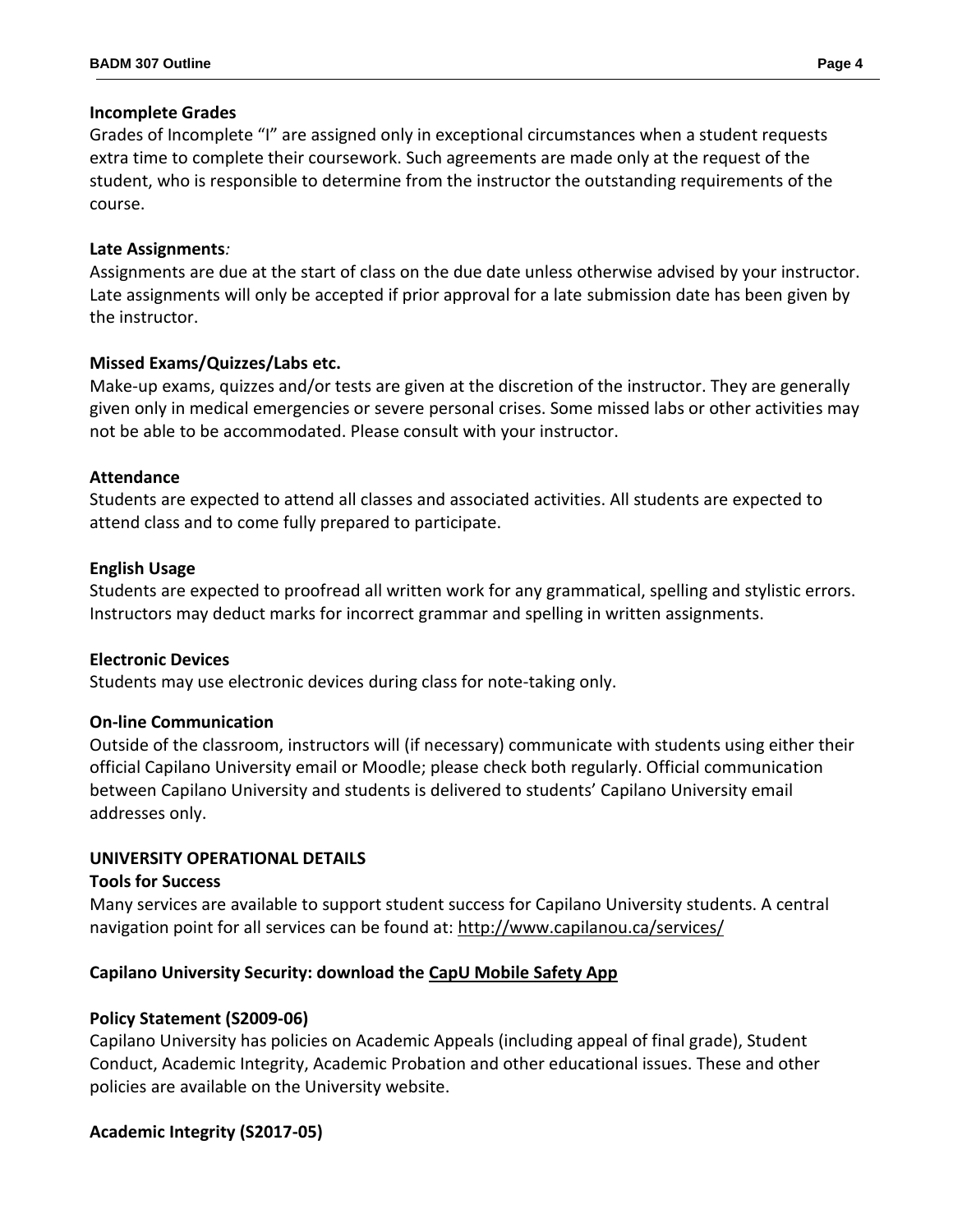Any instance of academic dishonesty or breach of the standards of academic integrity is serious and students will be held accountable for their actions, whether acting alone or in a group. See policy S2017-05 for more information:<http://www.capilanou.ca/about/governance/policies/Policies/>

Violations of academic integrity, including dishonesty in assignments, examinations, or other academic performances, are prohibited and will be handled in accordance with the Student Academic Integrity Procedures.

**Academic dishonesty** is any act that breaches one or more of the principles of academic integrity. Acts of academic dishonesty may include but are not limited to the following types:

**Cheating**: Using or providing unauthorized aids, assistance or materials while preparing or completing assessments, or when completing practical work (in clinical, practicum, or lab settings), including but not limited to the following:

- Copying or attempting to copy the work of another during an assessment;
- Communicating work to another student during an examination;
- Using unauthorized aids, notes, or electronic devices or means during an examination;
- Unauthorized possession of an assessment or answer key; and/or,
- Submitting of a substantially similar assessment by two or more students, except in the case where such submission is specifically authorized by the instructor.

**Fraud**: Creation or use of falsified documents.

**Misuse or misrepresentation of sources**: Presenting source material in such a way as to distort its original purpose or implication(s); misattributing words, ideas, etc. to someone other than the original source; misrepresenting or manipulating research findings or data; and/or suppressing aspects of findings or data in order to present conclusions in a light other than the research, taken as a whole, would support.

**Plagiarism**: Presenting or submitting, as one's own work, the research, words, ideas, artistic imagery, arguments, calculations, illustrations, or diagrams of another person or persons without explicit or accurate citation or credit.

**Self-Plagiarism**: Submitting one's own work for credit in more than one course without the permission of the instructors, or re-submitting work, in whole or in part, for which credit has already been granted without permission of the instructors.

**Prohibited Conduct**: The following are examples of other conduct specifically prohibited:

- Taking unauthorized possession of the work of another student (for example, intercepting and removing such work from a photocopier or printer, or collecting the graded work of another student from a stack of papers);
- Falsifying one's own and/or other students' attendance in a course;
- Impersonating or allowing the impersonation of an individual;
- Modifying a graded assessment then submitting it for re-grading; or,